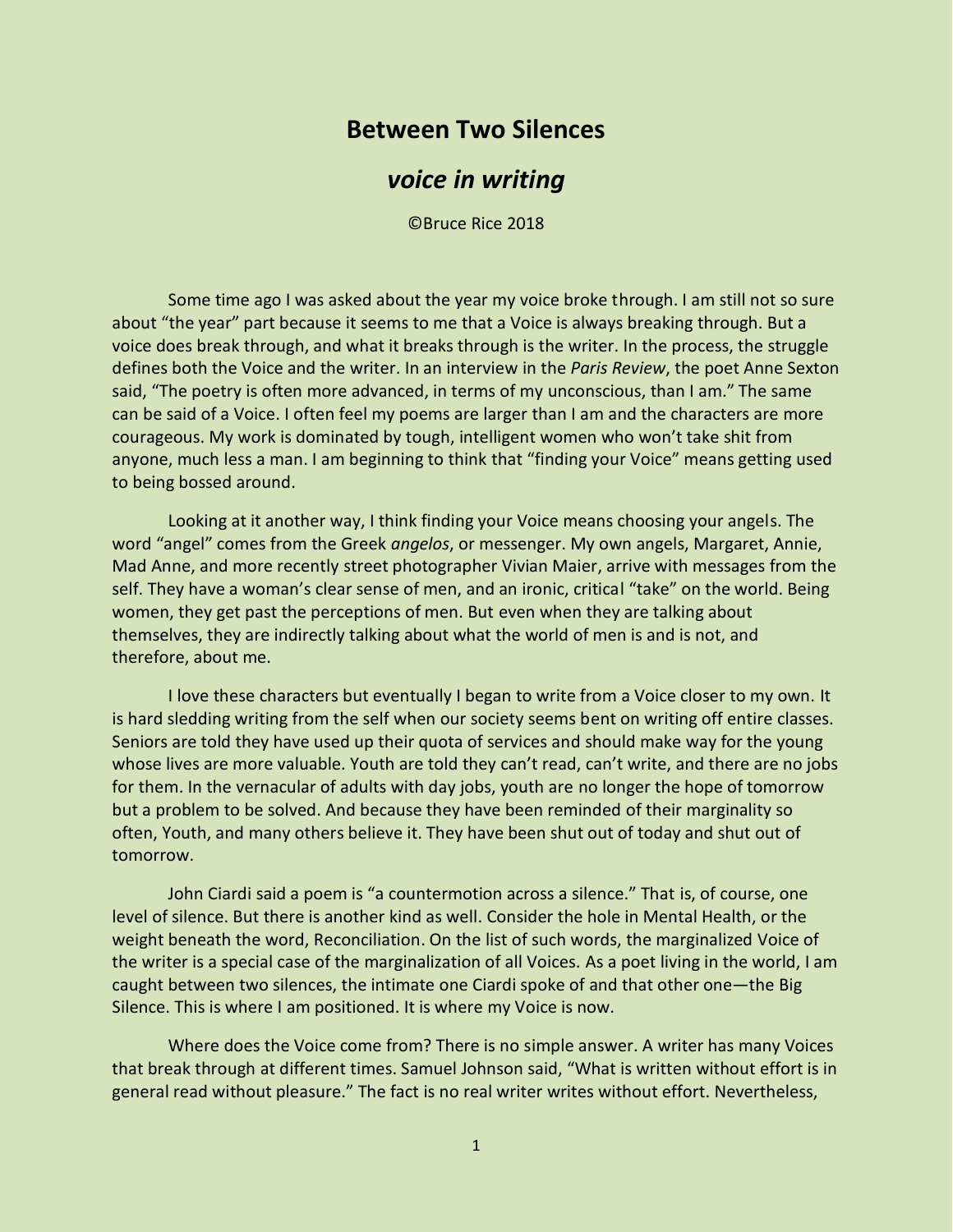work which comes quickly often stands up to work that has been slaved over, cussed at, and made to sleep downstairs with the dog. The Voice, it seems, is already there waiting for the writer to step into it.

I tend to write long poems. *Daniel,* my first collection, is composed entirely of characters speaking directly of their experience as they are living it. They invent their own vernacular to fit the moment. Their purpose is not poetry, their purpose is to speak. The poetry comes from the truth they have faced, or failed to face, and from the need to be heard.

Having the craft makes finding your Voice easier, but not easy. Craft is not Voice, and the problem remains of getting beneath the surface of things. What really counts is boldness. As Anne Sexton said, "Fuck structure and grab your characters by the time balls. Each of us sits in our time: we're born, live and die."

She is saying get into their lives, your life, and the poetry will be there.

Robert Bly said that rapid association or the "leaping" in poetry is itself content and has a meaning that goes beyond language. I think of Voice in this way. Voice *is* content: an impulse which exists even with the words stripped away.

An aspect of Voice I greatly admire in any kind of writing is the impression of an individual imagination moving the work along in an almost physical way: this and the sense the writer is discovering something that was not known until the moment it was written, a moment of revelation, or a flood of revelation. All this speaks not of technique, but of the deep learning which is necessary for good writing. By deep learning I mean those things which are deeply true, knowledge the writer has to earn.

In a scene many will know, Robert Currie, describes a visit with his father in his poem, "Evening at Extendicare." The local band begins to play the old time tunes that still have a resonance in such places. The women have already begun to dance together, then

> …One wheelchair is rolled in before the band, turning slowly with the tune. My father's fingers drumming leather arms, he leans toward me. "We could do that," he says.

I stand, feel people watching me, feel a blush crawl above my collar, shrug, and wheel him forward, step awkwardly behind, and we enter the cluster of dancers, my cheeks flaming. "Ain't we got fun?"

Currie's unadorned poem takes its time in the most ordinary language. It is about fathers and their sons, conflicted intimacy, what each these men are here let go of, and its residue in the poet. The images are subdued. The momentum depends entirely on our belief in